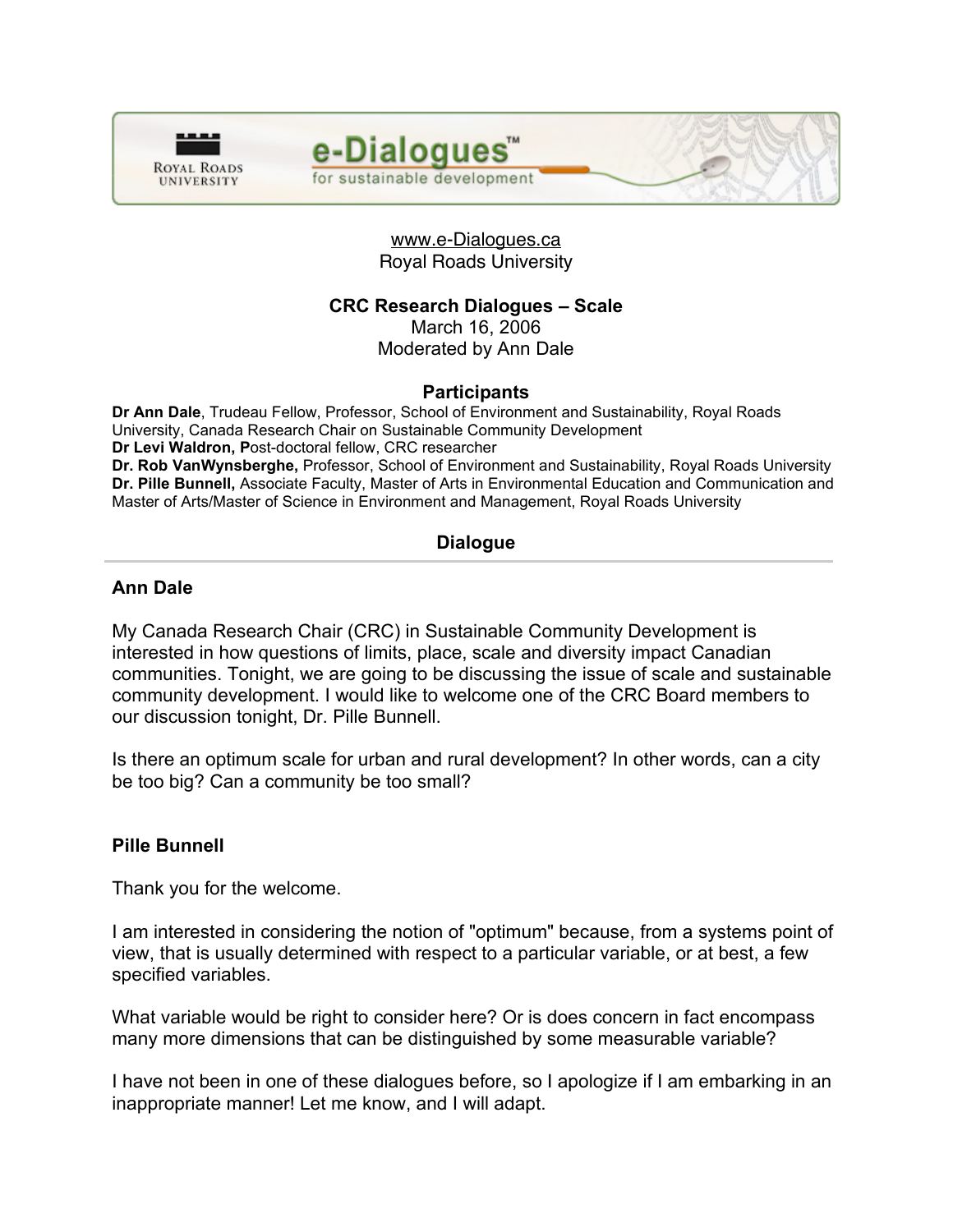## **Levi Waldron**

It seems to me that human settlements should be ecologically, socially and economically sustainable both in the short term and the long run. And perhaps it is not only a question of scale but design, for example, one can have higher density living coupled with green space, reminds me of our conversation last month on the nature of place and space.

#### *Ann Dale wrote:*

Is there an optimum scale for urban and rural development? In other words, can a city be too big? Can a *community be too small?*

Hi everyone, I'm Levi Waldron, post-doc under the Canada Research Chair. That's a tough question to tackle, and any answer must be dependent on which "variables," and/or values, one is interested in. Perhaps we should start with a discussion of which variables and values we are interested in?

### **Ann Dale**

I guess by optimum, I mean sustainable? With all its attendant problems of definition and measurement?

### **Pille Bunnell**

One of the notions I like to present is that when we are thinking about change, we could do well by considering not what we want to change, but rather that which we want to conserve. Whenever in a network of relations some configuration begins to be conserved, everything else is free to change around that. Hence the core of change is conservation. If one tries to force change, then one does not leave the system free to change in a manner that is congruent with whatever changing context.

In other words, we come back to sustainable... what are we conserving in a community such that everything else can change around that. What do we wish to conserve!

### **Mike Robinson**

Hi Mike here.

The concept of Appreciative Inquiry leaps to mind when I read your post Pille. What is working, and let's do more of it!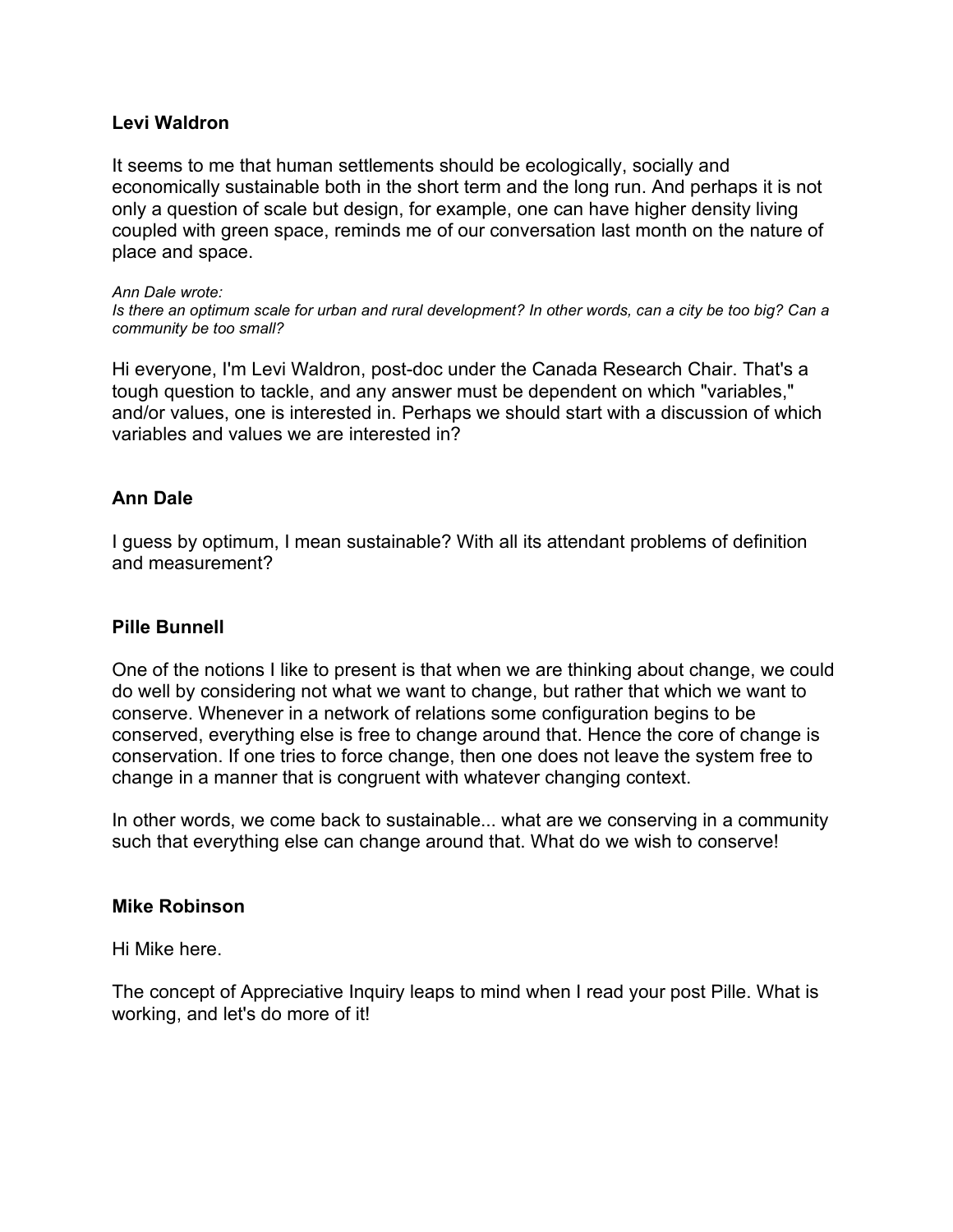## **Mike Robinson**

Another thought that comes to mind is: "Can any community be sustainable in an unsustainable culture?"

## **Ann Dale**

Let's ground this discussion a little, what works well with big communities and what doesn't work well?

### **Levi Waldron**

*Ann Dale wrote:*

*I guess by optimum, I mean sustainable? With all its attendant problems of definition and measurement?*

I suppose rural and urban areas have fairly different sustainability issues. For a large city it may be transportation, pollution, housing development. In a small town it may be conserving population, employment, diversity. Those are just some example guesses, perhaps showing my biases as much as anything.

## **Pille Bunnell**

I will expand a little on my last comment.

In living systems what is conserved is "living" - i.e. the whole network of molecular productions that continuously composes itself, and "relationship" - i.e. the behaviour of the living system as a whole that maintains its connection with its medium.

I think some of the same things must be considered for a community. A community must conserve its inner relations as a community, and maintain its connection to the medium (biosphere as well as external social systems)

As obvious with living systems, these general dynamics can be conserved in many different ways... hummingbird, algae, whale...etc. So also with communities - and we like some and do not like some.

Hence my question circles around again, what kind of communities do we want to have persist, and then... what scale can THAT happen at.

### **Marilyn Hamilton**

Hi everyone -- I have been looking fwd to participating in this e-dialogue for a couple of months - finally made it :-) ... I am Adjunct Faculty in RRU School of Leadership. My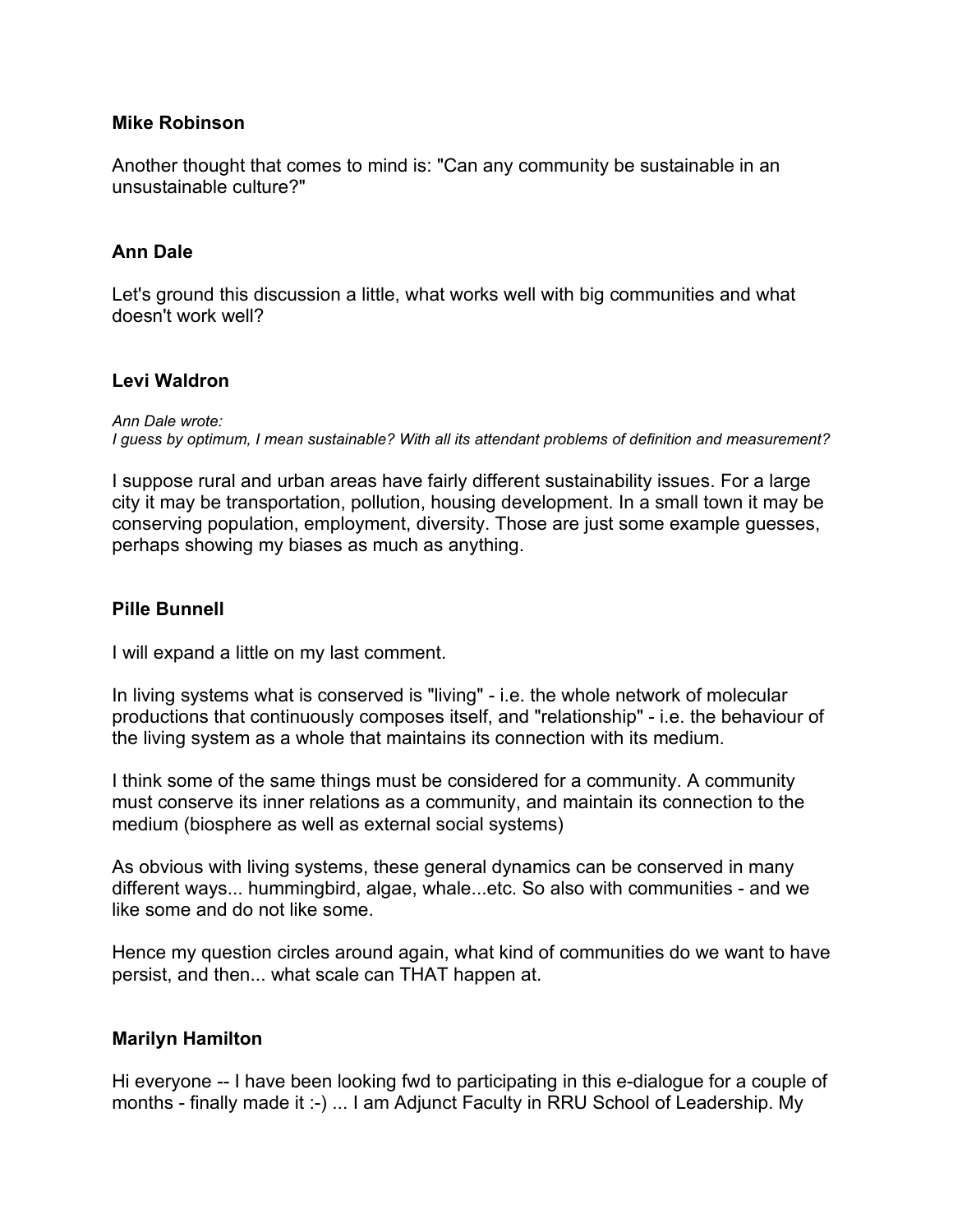work is focusing on the "integral city" -- aligning human systems within the context of the natural environment. I have been thinking about the city and scale for quite a while in terms of natural systems.

Regarding scale and sustainability I am curious what a city wants to sustain (you could use AI to find that out). But how do we know what we WANT to sustain is sustainable within our natural world?

## **Ann Dale**

I would argue that in large cities, that there are islands of more sustainable cultures, there is no longer one culture in the highly pluralistic Canadian society, but many cultures, and I would hesitate to define one as more sustainable than another, rather, we may have in the aggregate very unsustainable transportation infrastructure, consumption patterns, and so forth

#### *Mike Robinson wrote:*

*Another thought that comes to mind is: "Can any community be sustainable in an unsustainable culture?"*

## **Ann Dale**

Pille, critical critical questions, especially with respect to network and relationships, in communities do we not want to conserve and enhance relationships and networks of relationships, between human and non-human?

#### *Pille Bunnell wrote:*

*In living systems what is conserved is "living" - i.e. the whole network of molecular productions that* continuously composes itself, and "relationship" - i.e. the behaviour of the living system as a whole that *maintains its connection with its medium.*

*I think some of the same things must be considered for a community. A community must conserve its inner relations as a community, and maintain its connection to the medium (biosphere as well as external social systems)*

*As obvious with living systems, these general dynamics can be conserved in many different ways... hummingbird, algae, whale...etc. So also with communities - and we like some and do not like some.*

*Hence my question circles around again, what kind of communities do we want to have persist, and then... what scale can THAT happen at.*

### **Pille Bunnell**

#### *Marilyn Hamilton wrote:*

Regarding scale and sustainability I am curious what a city wants to sustain (you could use AI to find that *out). But how do we know what we WANT to sustain is sustainable within our natural world?*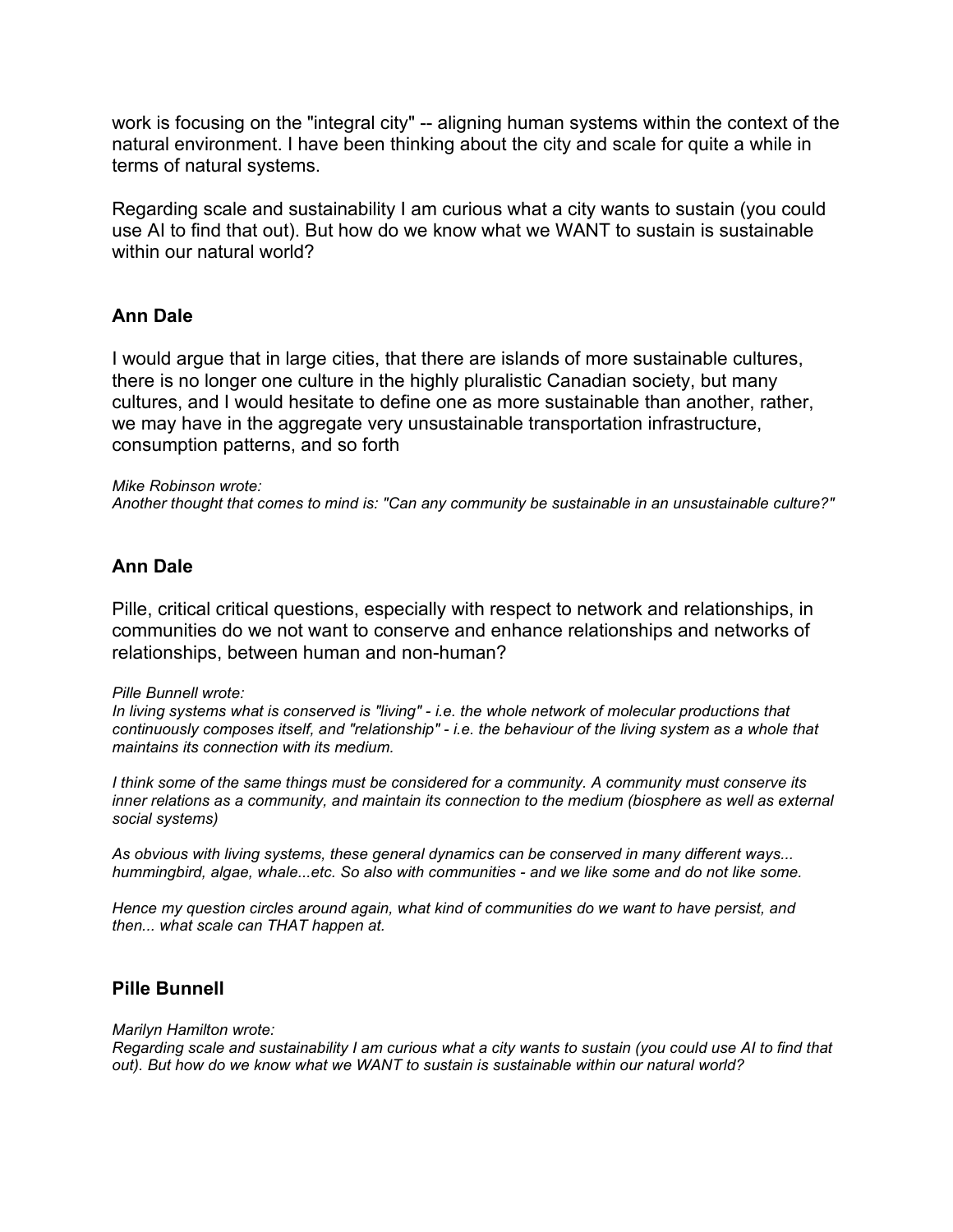So... your comment echoes the two domains of a system, the inner (compositional) one and the outer (relational) one. When we talk of "what we want" we are often speaking only of the inner one - oblivious to the sustainability of that in the biosphere/homosphere.

### **Mike Robinson**

Ivan Illich writes about "Tools for Conviviality", subways, communication systems, recreation centers, etc... Some products or services raise the quality of life for everyone. Some serve narrow interests. These tools offer clues on how to create larger and more sustainable communities, but are we learning the lessons?

I think you are correct about multiple cultures Ann. I tarred everyone in our complex society with the same brush. Guilty!

## **Pille Bunnell**

*Ann Dale wrote:*

I would arque that in large cities, that there are islands of more sustainable cultures, there is no longer *one culture in the highly pluralistic Canadian society, but many cultures, and I would hesitate to define one as more sustainable than another, rather, we may have in the aggregate very unsustainable transportation infrastructure, consumption patterns, and so forth?*

What it appears to me as here, is that a city is not a community, but an ecosystem of intersecting communities. Interesting implications!

### **Ann Dale**

Mike, life is too short for guilt, we are simply exploring. Another key question is how to reconcile between large, medium and small communities. If our other post doc was here, she would be arguing that only large communities, in particular, cities are sustainable, because of their scale, access to better health care, improved infrastructure, more diverse cultures and so forth. Pille just raised an interesting point to my question, perhaps it is really all about an ecosystem of intersecting communities?

#### *Mike Robinson wrote:*

*Ivan Illich writes about "Tools for Conviviality", subways, communication systems, recreation centers,* etc... Some products or services raise the quality of life for everyone. Some serve narrow interests. These *tools offer clues on how to create larger and more sustainable communities, but are we learning the lessons?*

I think you are correct about multiple cultures Ann. I tarred everyone in our complex society with the same *brush. Guilty!*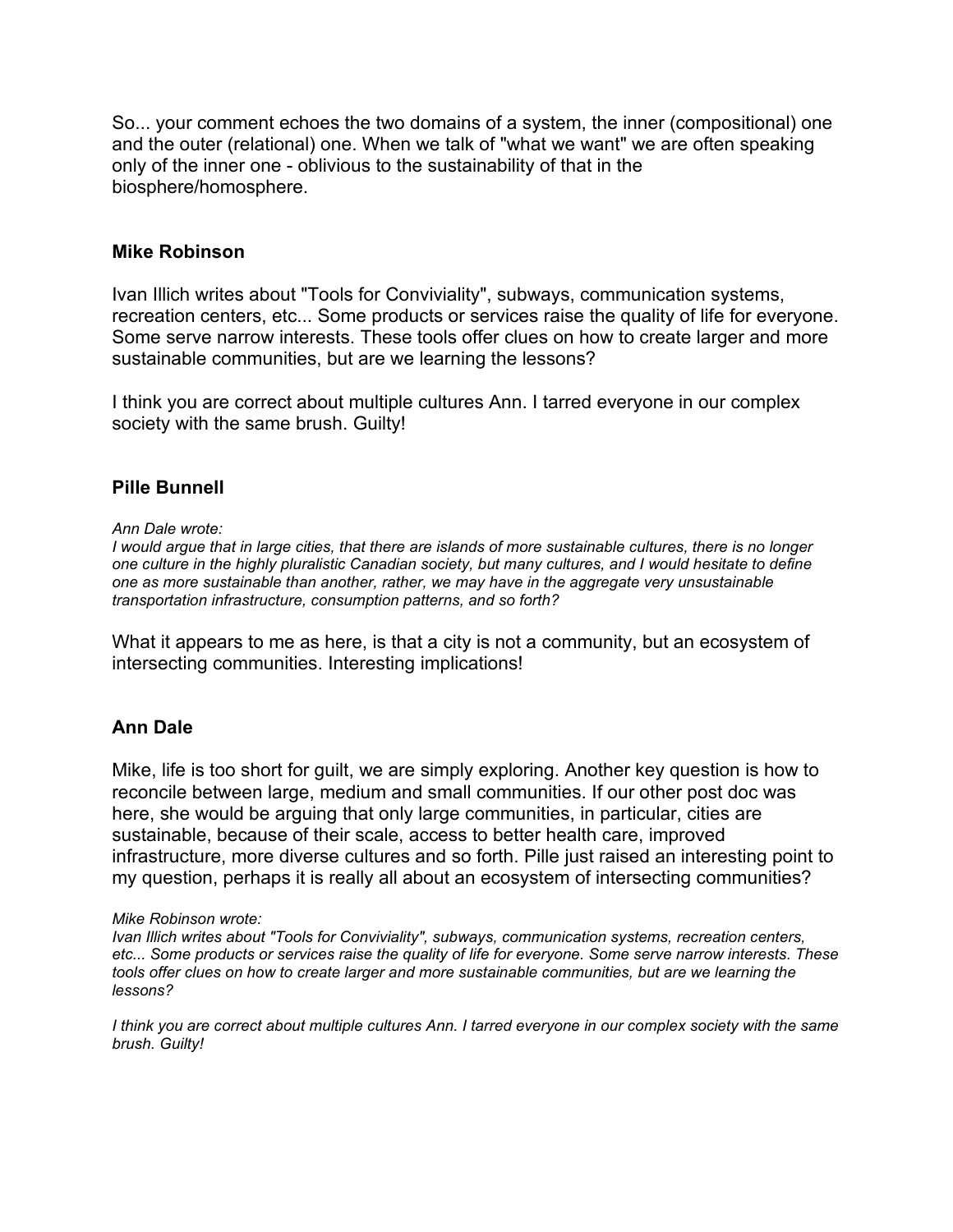# **Marilyn Hamilton**

*Pille Bunnell wrote:*

*So... your comment echoes the two domains of a system, the inner (compositional) one and the outer* (relational) one. When we talk of "what we want" we are often speaking only of the inner one - oblivious to *the sustainability of that in the biosphere/homosphere.*

Yes, Pille the inner and the outer are certainly two domains to consider. I see that Mike has brought in the other consideration of scale -- the inner and the outer at multiple levels of "fractals" i.e. individual, family, organizations (work, health, ed), community, city. -- that's where scalar ecology comes in.

## **Rob VanWynsberghe**

Dear all: I am aboard now and wanted to introduce myself. I am a new core professor at Royal Roads in the School of Environment and Sustainability. I am going to catch up and contribute as soon as possible, but only if I can be constructive. Sorry for the delay.

## **Pille Bunnell**

*Ann Dale wrote:*

*Pille, critical critical questions, especially with respect to network and relationships, in communities do we not want to conserve and enhance relationships and networks of relationships, between human and nonhuman?*

Your question about non-human relationships in a city resonates with what I have to admit is an opinion, as I have no proof. Namely I think the relationship with other-thanhuman living beings, in love, respect, and wonder, is necessary for us humans to have the vision that enables us to see that we are part of a larger system, and not an isolated island. I could go on with this at some length....

## **Ann Dale**

Welcome, Rob and Marilyn, delighted you have joined us. This concept of inner and outer, perhaps we need to expand the inner construct to encompass the outer, but that is probably beyond the scope of this particular conservation. It seems to be our 'hard' language sets up polar oppositions, of large versus small, when really, it is about a distributed network of human settlements that have lost connectivity?

## **Ann Dale**

What is our inability to not see ourselves as part of a larger, living system?

*Pille Bunnell wrote:*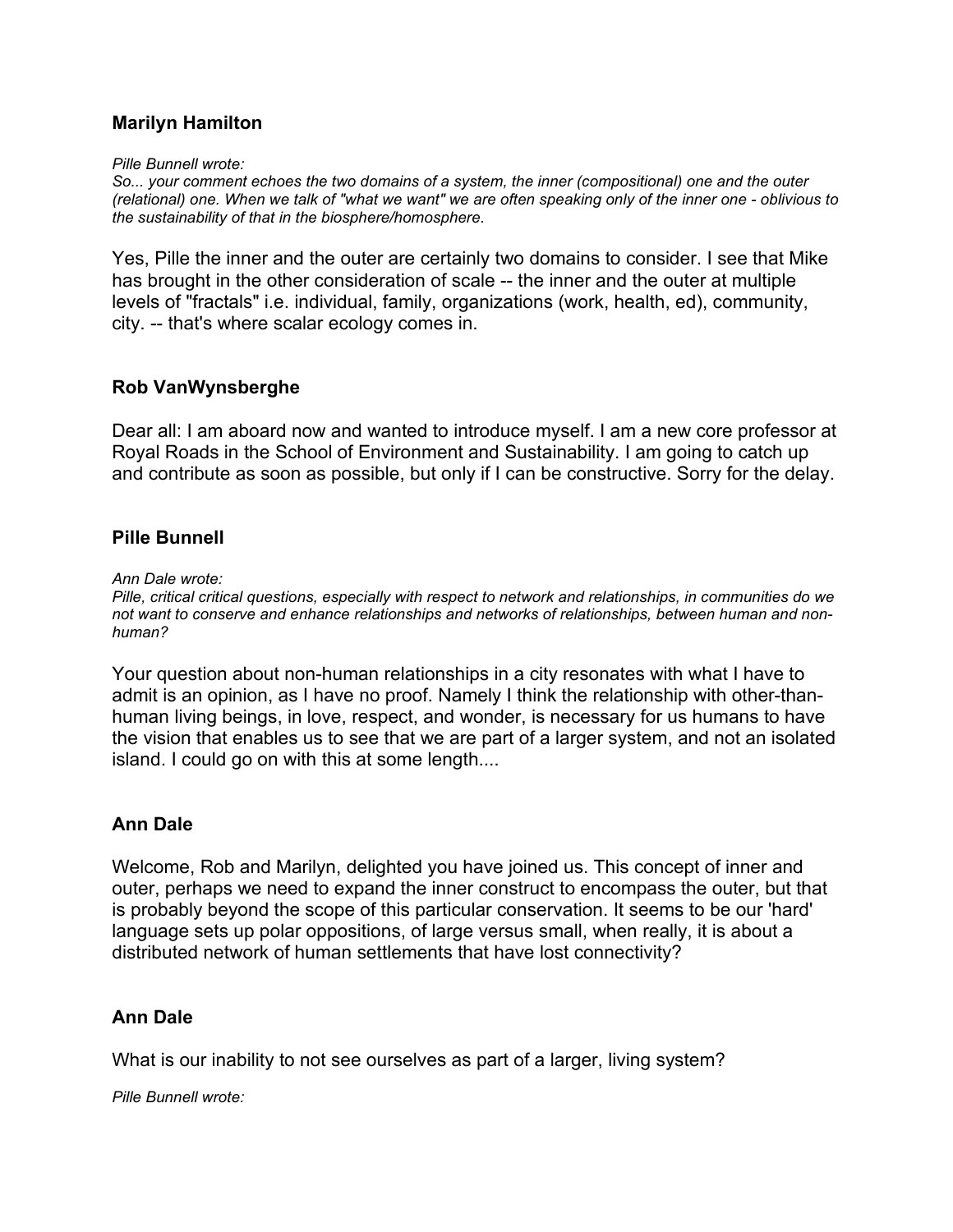Your question about non-human relationships in a city resonates with what I have to admit is an opinion, as I have no proof. Namely I think the relationship with other-than-human living beings, in love, respect, and wonder, is necessary for us humans to have the vision that enables us to see that we are part of a *larger system, and not an isolated island. I could go on with this at some length....*

## **Mike Robinson**

Are there communities within cities that are sustainable; who makes up these communities? Are they generational? sub-cultural? Sector-related, economically differentiated?

Is a street person living a more sustainable life than a CEO? What can we learn from marginalized communities? The dominant ones seem to be reinforcing shortsighted paradigms.

How do we learn the best lessons of each paradigm and encourage the various communities to embrace the best practices?

# **Levi Waldron**

Perhaps a measure of a sustainable city could how "scale-free" it is, that is an aggregation of smaller communities where people can generally do what they need within human-scale distances of where they live. That may address community on an individual level as well as sustainability at least with respect to daily transportation. I'm having a hard time fully forming that thought, so I'll just put it out as an idea.

# **Pille Bunnell**

Anyway, the notion of fractals is evocative, but what it misses is that there are rather different compositional dynamics at each scale. The health care system in the family level is entirely different than the small community, v/s large community. This is in part because the individual humans are intersecting through all the levels, and their relational dynamics play out differently at the different scales.

## **Marilyn Hamilton**

Ann could you say some more about " the relationship with other-than-human living beings, in love, respect, and wonder, is necessary for us humans to have the vision that enables us to see that we are part of a larger system, and not an isolated island. "

... are you thinking of these as energetic feedback systems that contribute to both the inner and outer richness of our distributed networks (human and otherwise?). I think such considerations have much to do with scalar sustainability.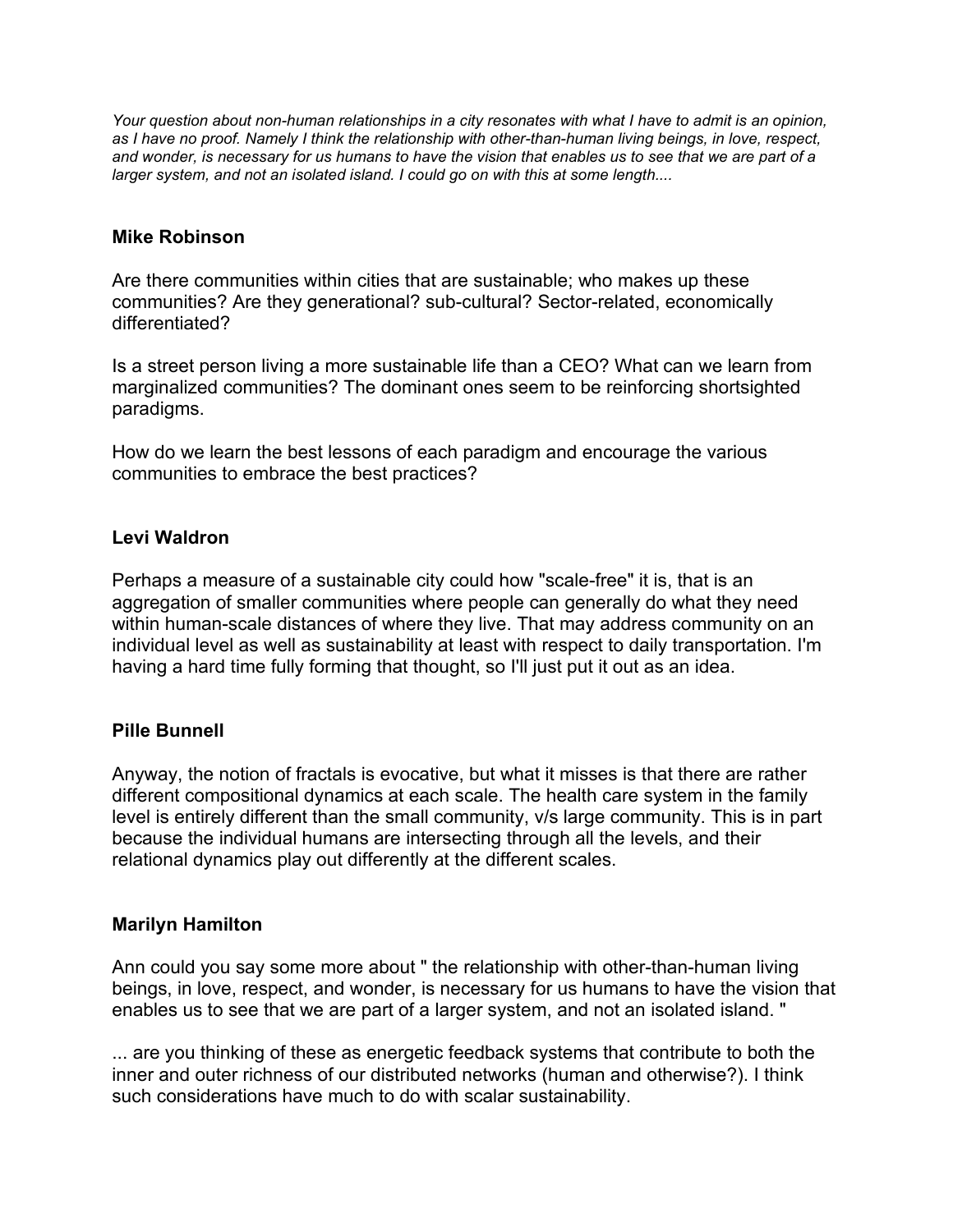### **Ann Dale**

Mike, the street person may be living more sustainable in terms of their consumption patterns, but at a terrible cost to their own self, through addiction, mental illness and so forth. Their psychological pain is often overwhelming, sustainability is as both Marilyn and Pille have pointed out, a reconciliation of the inner and the outer. Again, what is it we want to sustain, relationships and being in relationship with others?

#### *Mike Robinson wrote:*

*Are there communities within cities that are sustainable; who makes up these communities? Are they generational? sub-cultural? Sector-related, economically differentiated?*

*Is a street person living a more sustainable life than a CEO? What can we learn from marginalized communities? The dominant ones seem to be reinforcing shortsighted paradigms.*

*How do we learn the best lessons of each paradigm and encourage the various communities to embrace the best practices?*

## **Pille Bunnell**

#### *Levi Waldron wrote:*

Perhaps a measure of a sustainable city could how "scale-free" it is, that is an aggregation of smaller *communities where people can generally do what they need within human-scale distances of where they* live. That may address community on an individual level as well as sustainability at least with respect to daily transportation. I'm having a hard time fully forming that thought, so I'll just put it out as an idea.

This is great! What you are saying that no larger scale system is adequate if it does not conserve the small scale one, the core. Same as no ecosystem is sustainable that does not conserve the component species niche relations!

### **Ann Dale**

Actually, these are Pille's words, do you want to reply?

*Marilyn Hamilton wrote:*

*Ann could you say some more about " the relationship with other-than-human living beings, in love,* respect, and wonder, is necessarily for us humans to have the vision that enables us to see that we are *part of a larger system, and not an isolated island. "*

... are you thinking of these as energetic feedback systems that contribute to both the inner and outer *richness of our distributed networks (human and otherwise?). I think such considerations have much to do with scalar sustainability.*

### **Rob VanWynsberghe**

Hi: I am lost to be honest. Could someone outline the inner/outer distinction.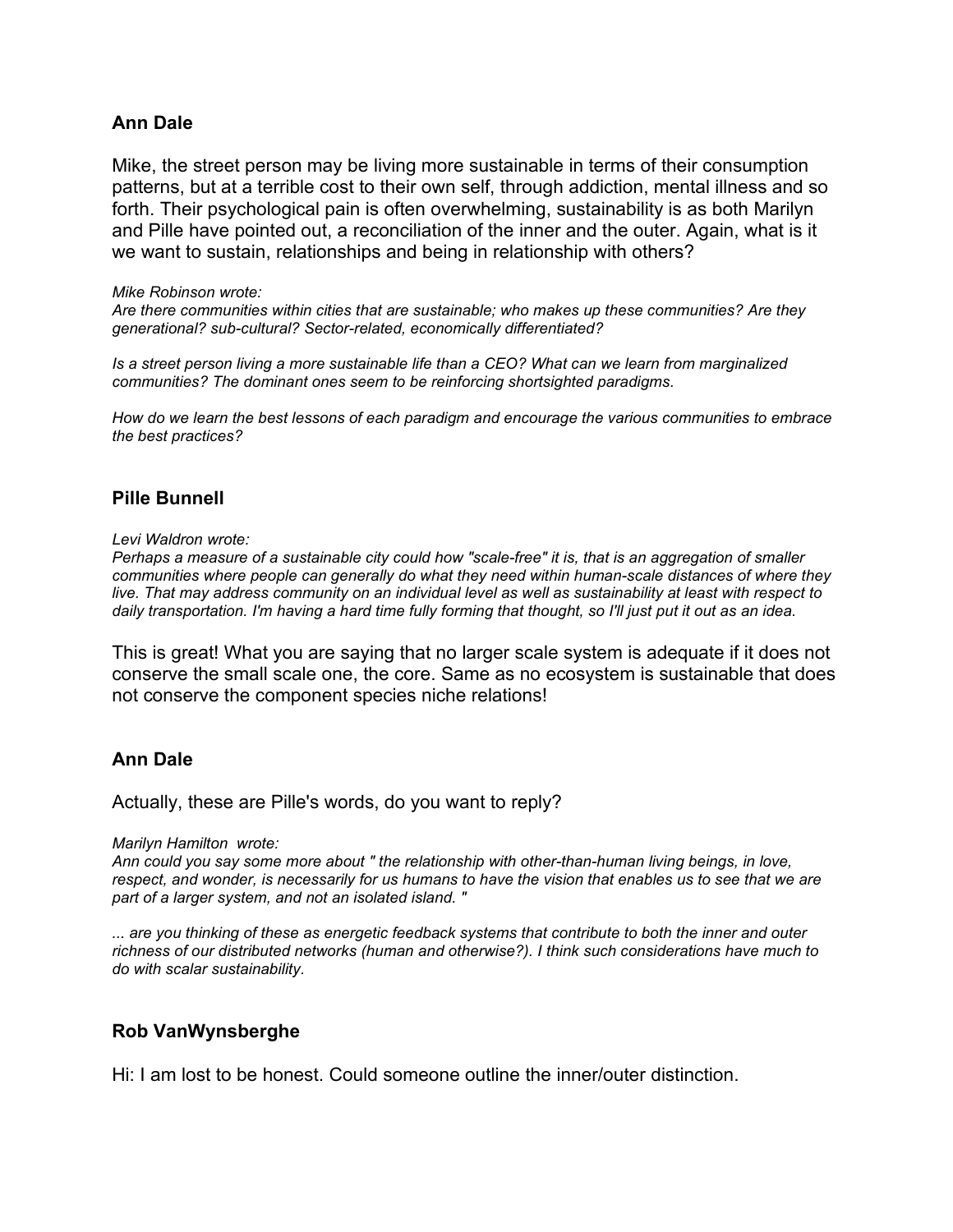### **Mike Robinson**

Sorry Rob. I type slowly

Some theorists, Wilber, Beck etc. suggest that we (individuals and cultures) grow or evolve along a hierarchical path where emerging worldviews transcend and embrace traditional paradigms. If some of us, or some communities are at "higher" levels, how can their lessons learned by shared with individuals or communities that simply cannot see or understand the perspective. A global worldview is very different from an ethnocentric one.

## **Marilyn Hamilton**

*Pille Bunnell wrote:*

*Anyway, the notion of fractals is evocative, but what it misses is that there are rather different* compositional dynamics at each scale. The health care system in the family level is entirely different than *the small community, v/s large community. This is in part because the individual humans are intersecting through all the levels, and their relational dynamics play out differently at the different scales.*

Yeah, I don't disagree -- this is where I use a bit of squinty fuzzy logic :-) ... and look for the sub-systems that individual human systems participate in and how they contribute to the sustainability of the whole. This is where the bits (big and small that don't fit -- like Ann's aforementioned transportation systems) show up as not being sustainable; eg. sprawl.

### **Ann Dale**

Rob, to paraphrase, there are two domains of a system, the inner (compositional) one and the outer (relational) one. When we talk of "what we want" we are often speaking only of the inner one--oblivious to the sustainability of that in the biosphere. So often, we humans see ourselves as the centre of the universe, and not a part of a larger system.

*Rob VanWynsberghe wrote: Hi: I am lost to be honest. Could someone outline the inner/outer distinction.*

## **Pille Bunnell**

*Rob VanWynsberghe wrote: Hi: I am lost to be honest. Could someone outline the inner/outer distinction.*

Guess that's up to me since I brought it in. I don't know if I can refer to biology as a grounding for you, it is a general systems concept but easiest to speak in terms of living systems.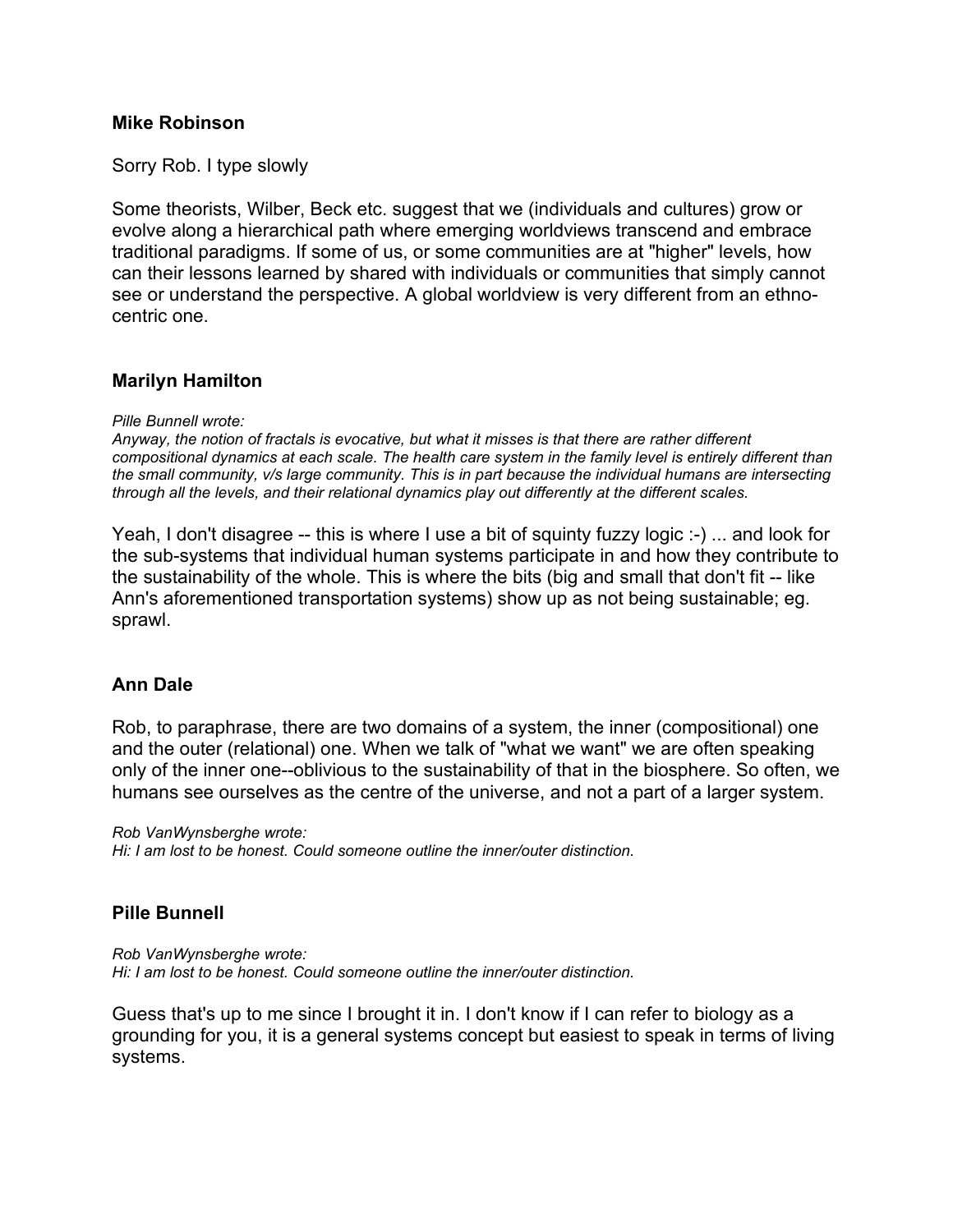A living system remains viable as long as it conserves both autopoiesis and adaptation. This is to say that it only exists as long as it continues to have all the "inner" physiological (molecular) relations that make it a self-composing system, AND at the same time as long as it continues to keep its outer relations in an appropriate fluid manner (intelligent, I could say) so that a flow of material and energy is available to the inner system. Physiology and behaviour. Composition and Relationship. Inner and **Outer** 

The physiology exists as a composite unity (i.e. it exists in the bits and pieces working together) but the behaviour exists as a whole.

When we discuss community we usually look at if from the "inside" - and no wonder, the boundaries are not so obvious as for a living being!

### **Mike Robinson**

#### *Ann Dale wrote:*

the street person may be living more sustainable in terms of their consumption patterns, but at a terrible *cost to their own self, through addiction, mental illness and so forth. Their psychological pain is often overwhelming*

Impossible to disagree Ann, but I do know some happy street people and some miserable government employees.....

The sense of immediacy and survival in a street person may be lessons we will all need in a decade or two.

## **Ann Dale**

This is a critical thought, that a small component of a sub system may actually contribute to unsustainability at a higher level, which again argues for systems theory and thinking, which Pille started our conversation with. It is the lack of connectivity of the parts, lack of communication between sub-components of the system that contribute to greater and greater degrees of unsustainability. Interestingly, cancer grows as a result of those cells communicating with other cells, it then grows outside the system boundary.

#### *Marilyn Hamilton wrote:*

*"Anyway, the notion of fractals is evocative, but what it misses is that there are rather different* compositional dynamics at each scale. The health care system in the family level is entirely different than *the small community, v/s large community. This is in part because the individual humans are intersecting* through all the levels, and their relational dynamics play out differently at the different scales." [quote Pille]

yeah, I don't disagree -- this is where I use a bit of squinty fuzzy logic :-) ... and look for the sub-systems *that individual human systems participate in and how they contribute to the sustainability of the whole. This is where the bits (big and small that don't fit -- like Ann's aforementioned transportation systems) show up as not being sustainable; eg. sprawl.*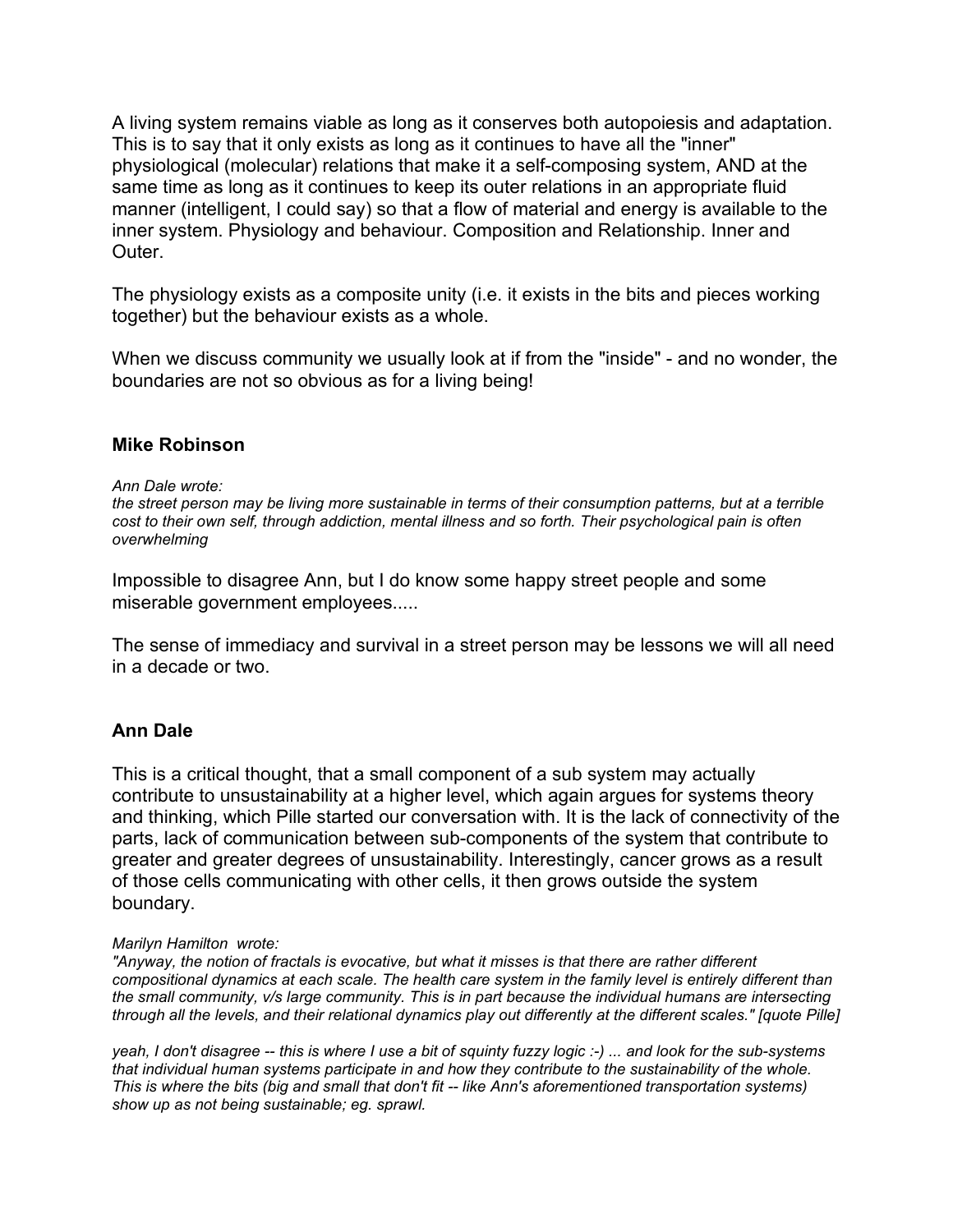### **Pille Bunnell**

Oops missed this thread...

When we get caught up in our social world, our human niche of language, we live as if this were "the real world" --- in whatever variant we claim is "real"

When we are in the emotion of pleasure and wonder and even mystery with respect to something that is outside of this, then we begin to want to look, to see, to interact with, and even see ourselves as part of that.

I think this can come about with a simple start of wonder regarding the tree outside one's city apartment, or the sparrow that comes uninvited.

Of course, if the emotion is one of "messy decoration, better get an artificial one that does not shed... then the tree or sparrow does not help at all. Yet, without them, how would one see outside the human system?

### **Ann Dale**

Mike, after three years working in the Downtown Eastside of Vancouver, I have not seen any happy street people. What I have observed, however, is an organization (United We Can) that has created agency, and then by building a place where street people could come together, around recycling and a meaningful economic livelihood, built social capital, instilling a sense of community. I think we all search for meaning, individually and then collectively, as a community.

#### *Mike Robinson wrote:*

"the street person may be living more sustainable in terms of their consumption patterns, but at a terrible *cost to their own self, through addiction, mental illness and so forth. Their psychological pain is often overwhelming"*

*Impossible to disagree Ann, but I do know some happy street people and some miserable government employees.....*

The sense of immediacy and survival in a street person may be lessons we will all need in a decade or *two.*

### **Rob VanWynsberghe**

In systems thinking, there seems to be the assumption that human beings are rational in the biological sense. Is it true that humans are seen to act like other species?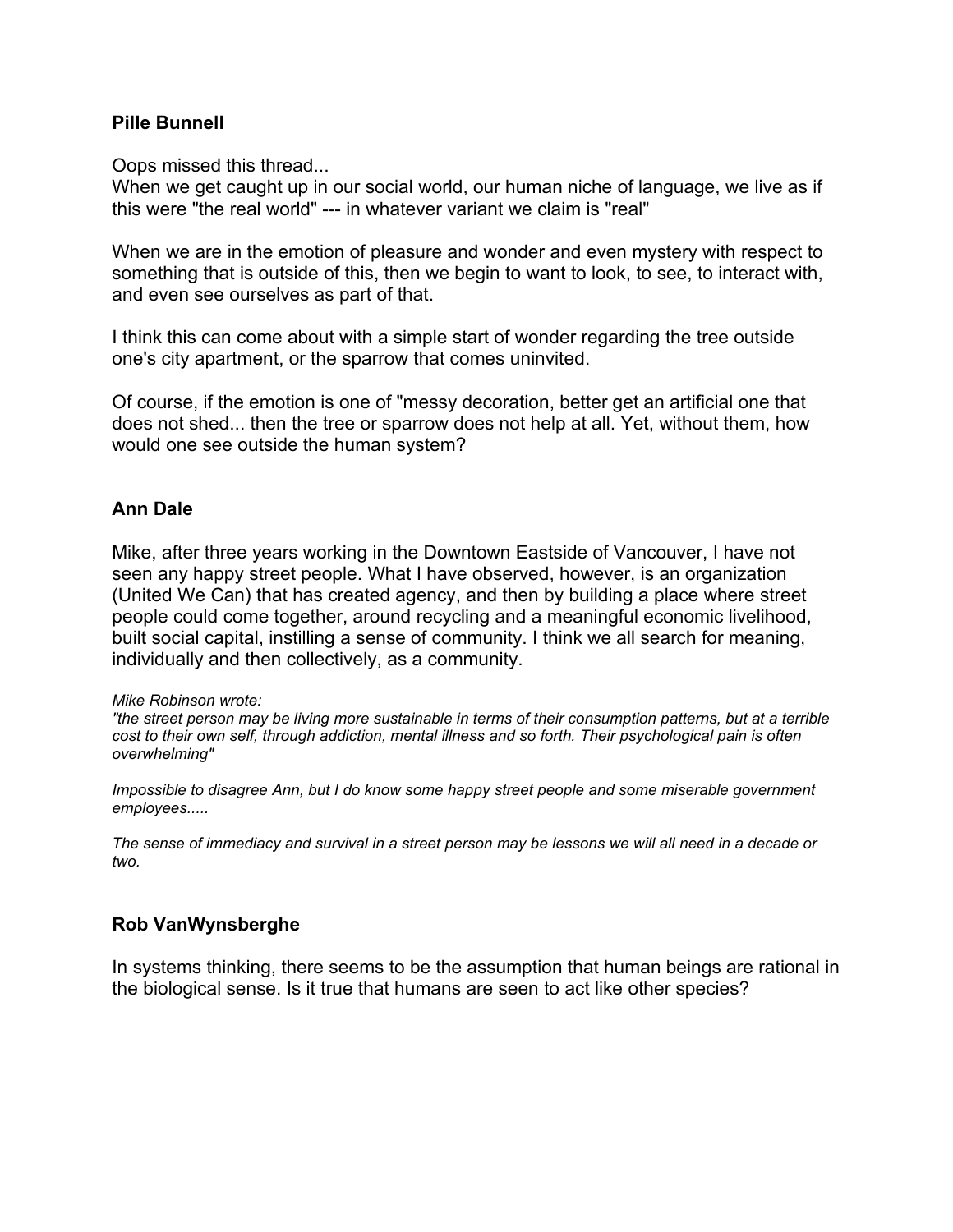## **Ann Dale**

I find it impossible at this time of night for us in the East and at my advanced age, to even begin to summarize the richness of thought. Could we move on to the next question--"Is there a scale at which important ecological and social constraints are reached, before the special characteristics of place are undermined and changed irretrievably?

### **Pille Bunnell**

*Rob VanWynsberghe wrote:*

*In systems thinking, there seems to be the assumption that human beings are rational in the biological sense. Is it true that humans are seen to act like other species?*

Please enlarge on your question! (and note, there are many different brands of system's thinking, I can't, nor do I want to, speak for all of them!)

## **Mike Robinson**

The tension, or connection between the inner and outer worlds is fascinating. I call it the microworld and the macroworld.

They are distinct yet intrinsically bound together. I like to think that when they intersect harmoniously a state of "enlightened self-interest (ESI)" emerges.

This state is challenging to maintain as an individual, and I wonder how it applies at the larger scale. Would a nation or community that embraced ESI be able to compete or exist next to a typically competitive neighbour? Can it exist in a world that displays a broad range of personal and societal behaviour? Is a global worldview a prerequisite to "ESI" on a global scale?

### **Ann Dale**

I just thought of something, given Pille and Marilyn's comments on the inner and the outer, and Mike's observations, if a community does not live in the tension of the inner and the outer, then it will tend towards unsustainability, and ultimately, wither and die?

### **Mike Robinson**

I like that Ann. Call it tension, balance or awareness, some exchange between the two seem vital.

*Rob VanWynsberghe wrote:*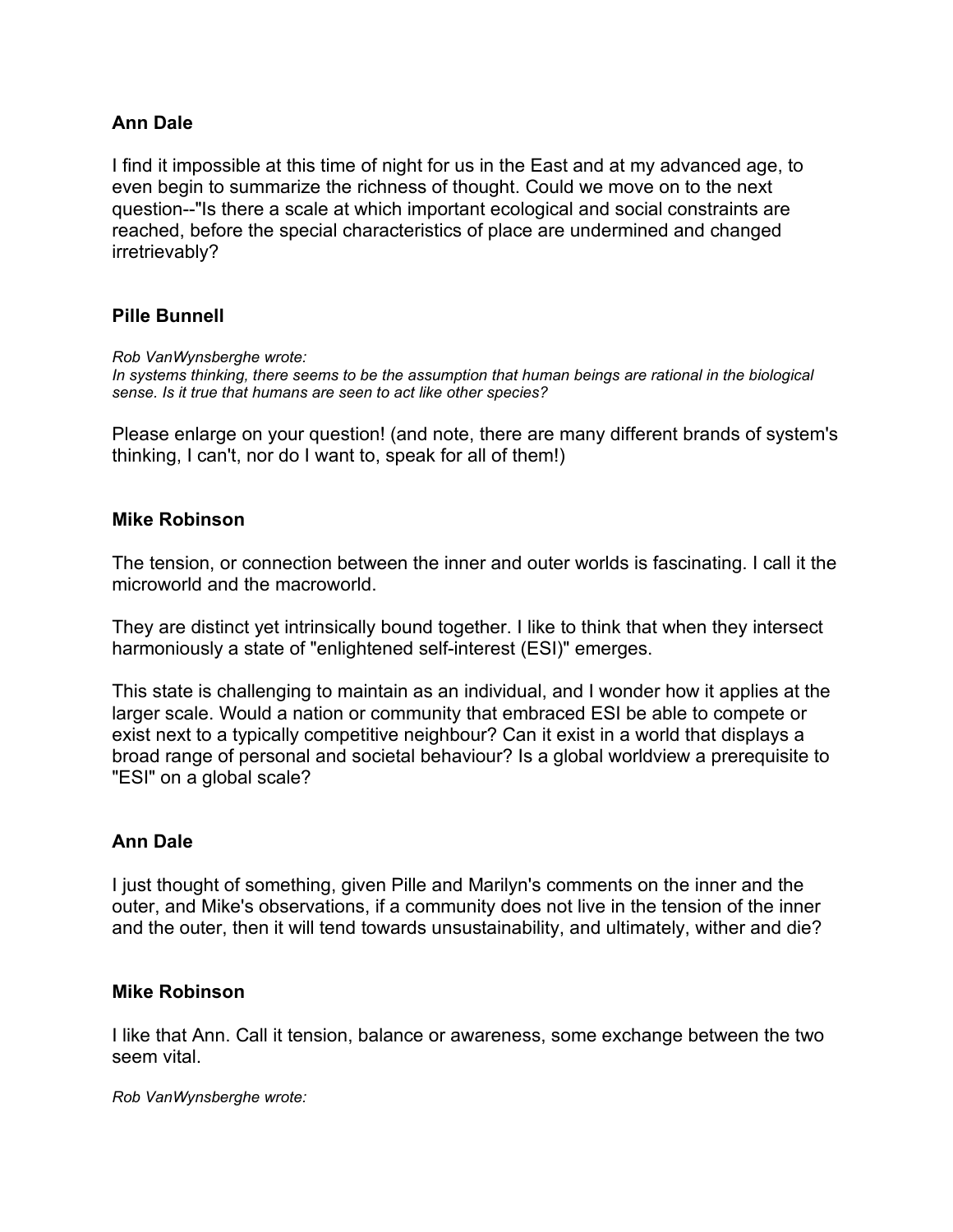*In systems thinking, there seems to be the assumption that human beings are rational in the biological sense. Is it true that humans are seen to act like other species?*

In most ways we do. It is important to recognize that there remain cultures that live in complete harmony with the natural world. We tend to regard them as primitive, but it is we who are fouling our nest. I would suggest that only some cultures are out of synch with an earthly reality.

## **Levi Waldron**

*Ann Dale wrote:*

I find it impossible at this time of night for us in the East and at my advanced age, to even begin to summarize the richness of thought. Could we move on to the next question--"Is there a scale at which *important ecological and social constraints are reached, before the special characteristics of place are undermined and changed irretrievably?*

Perhaps I can use that question to expand on my previous thought. If a city expands in such a way as to require continuously greater travel, then yes such constraints are eventually reached. However it is possible to grow a city while maintaining the characteristics of the smaller community, and perhaps this could even be selforganizing under the right conditions. That is, that people would choose to organize much of their community nearby given the opportunity.

## **Pille Bunnell**

*Ann Dale wrote:*

I find it impossible at this time of night for us in the East and at my advanced age, to even begin to summarize the richness of thought. Could we move on to the next question--"Is there a scale at which *important ecological and social constraints are reached, before the special characteristics of place are undermined and changed irretrievably?*

Me too! I mean, advanced age - and I live on Eastern time anyway.

I think we have overstepped the scale of ecological constraints some time back. Our city footprint is something that we are in general insensitive to. We do not see the actual constraints as they have enormous lag times, enormous capacitance, which is slowly eroded.

Yet, we adapt our world such that the ecological systems are bent to enable greater proportion of energy/materials to flow to our species.

This means that we always have, and always will change the medium directly around us. How wide and big is that change? How big will we let it get? Or will we be swept along -- accepting incremental change?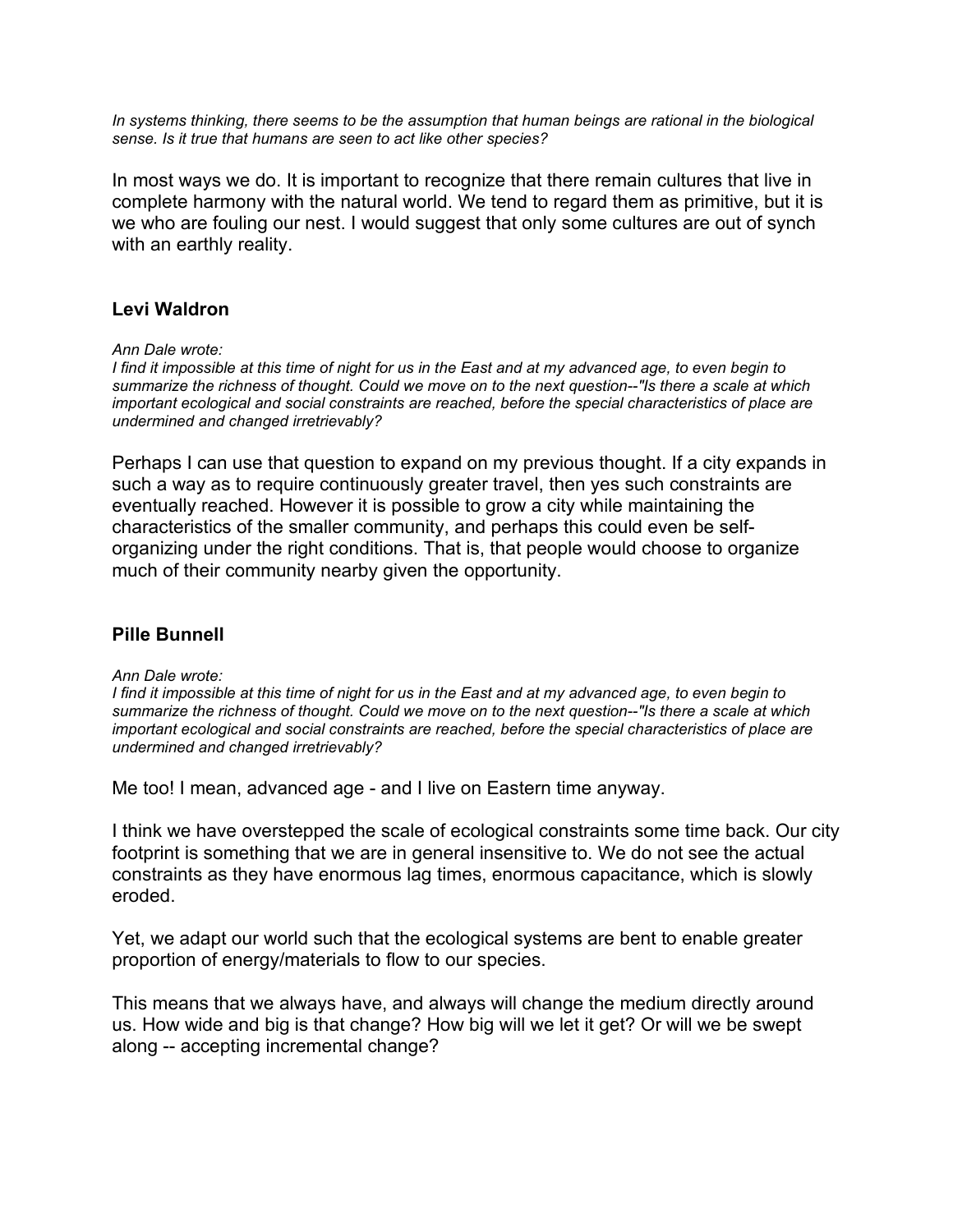This isn't much of a useful comment. I suppose the core of what I wanted to say is that the "special characters of place" are special always with respect to some distinction we make, in whatever era we live. What was special in Vancouver in my youth is no longer here. Yet Vancouver does have special character of place, now! So is it the same character? Some, yes. Spanish Banks has not gone away. Other... no. I could wander around anywhere downtown as a girl child and adolescent without any concern.

# **Ann Dale**

Levi, another key point, a provocative question--if the density of human population in a community is so great that it has to import its sustenance from greater and greater distances or conversely, export its wastes, can such a community ever be sustainable?

### *Levi Waldron wrote:*

Perhaps I can use that question to expand on my previous thought. If a city expands in such a way as to *require continuously greater travel, then yes such constraints are eventually reached. However it is possible to grow a city while maintaining the characteristics of the smaller community, and perhaps this could even be self-organizing under the right conditions. That is, that people would choose to organize much of their community nearby given the opportunity.*

## **Marilyn Hamilton**

#### *Ann Dale wrote:*

I just thought of something, given Pille and Marilyn's comments on the inner and the outer, and Mike's observations, if a community does not live in the tension of the inner and the outer, then it will tend *towards unsustainability, and ultimately, wither and die?*

Anyway, I like this tension -- the edge -- and I want to throw in another consideration of inner and outer than what Pille addressed. Since Mike is in the conversation, with Wilber/Beck's four quadrant thinking, they (and moi) would say inner = subjective (individual) and intersubjective (group). Outer = objective (bio-physical) and interobjective (infrastructure, systems).

The tension from the inner arises with "intention" (or not). The inner in this sense is just as scalable as the outer -- in terms of complexity of thinking i.e. greater complexity transcends and includes.

So coming back to scale and sustainability, I wonder, how does our lack of sustainability relate to our lack of attention to our intention?? Maybe once we lose our intention for place we lose our attention to its sustainability (sorry it's not so late her in the West coast :-)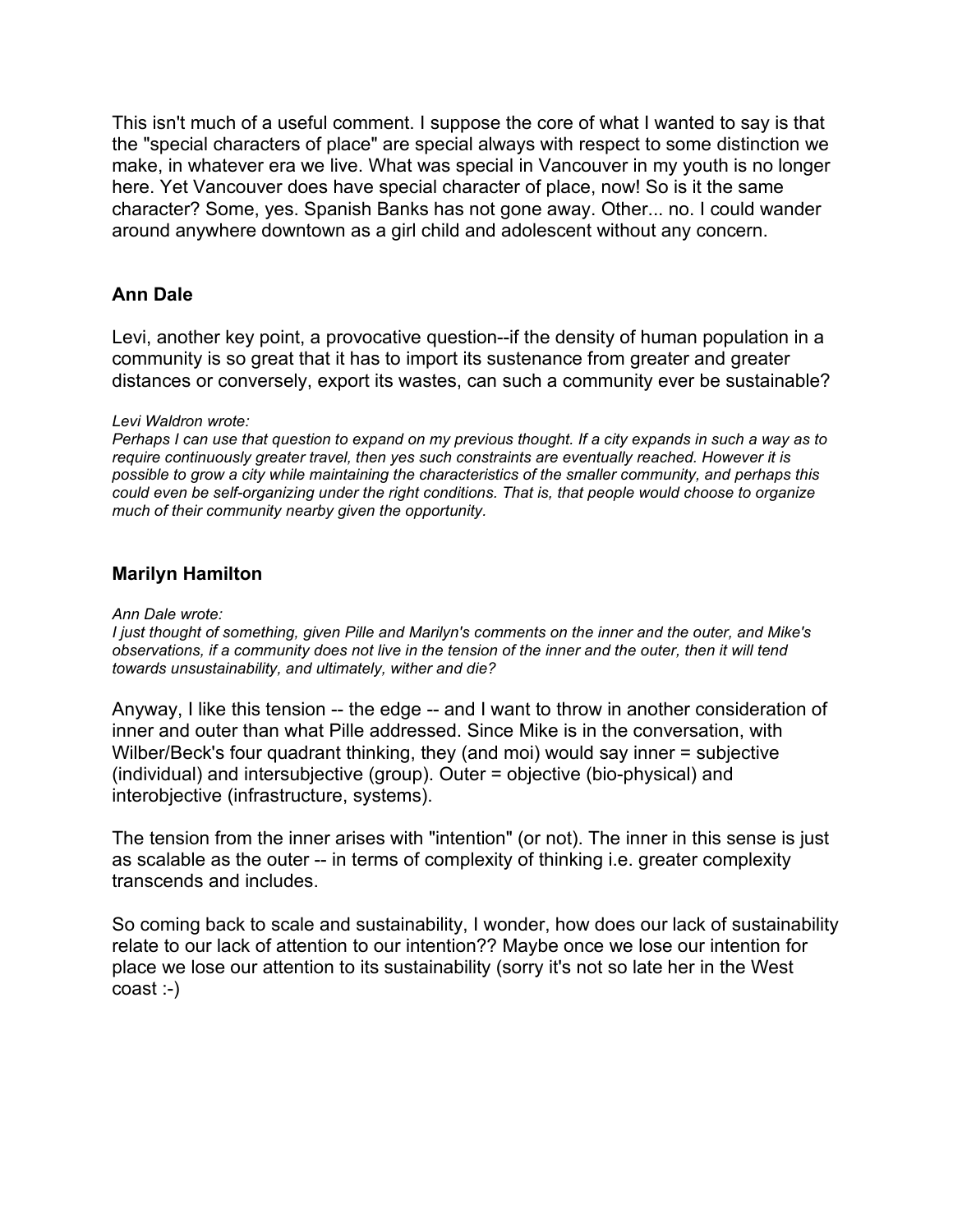## **Ann Dale**

Pille, I have started to think lately, and especially given my beloved Father's death due to a super bug picked up in a hospital, that the real constraints on human activity may not be ecological or economic, but they are social. Social in that we have finite human capital limits, time lags in innovation diffusion, technological lock in, failure to learn from our history of boom and bust cycles, but more critically, our inability to see ourselves as part of a larger system upon which we are wholly dependent, and to which we are dynamically interrelated? Marilyn has just contributed to this idea, with the idea of attention.

### **Levi Waldron**

*Ann Dale wrote:*

*Levi, another key point, a provocative question--if the density of human population in a community is so great that it has to import its sustenance from greater and greater distances or conversely, export its wastes, can such a community ever be sustainable?*

I'm not sure that the proximity of sustenance or waste destination is necessarily connected to size. Food and goods travel distance in Canada at least is probably not further to cities than to rural areas. Waste is often sent far away from cities, but only because no one wants it in their backyards. But that doesn't always happen: Toronto until recently sent its garbage just about 20km to the north; Tokyo incinerates its garbage. Food production could be integrated into the city structure, in an ideal world.

### **Pille Bunnell**

Whenever we make a distinction, we reveal some regularity in the dynamics we are regarding - that is what is useful about distinctions. At the same time, we obscure other regularities. A distinction always reveals and obscures. So the Wilber-based quadrant distinction reveals something, but at the same time it obscures the two domains of any system. In particular the four quandrants have to do with how we relate in different ways to different orthogonal distinctions. That serves to guide what we pay attention to (attention/intention indeed!)

### **Mike Robinson**

orthogonal?

Can you elaborate a wee bit?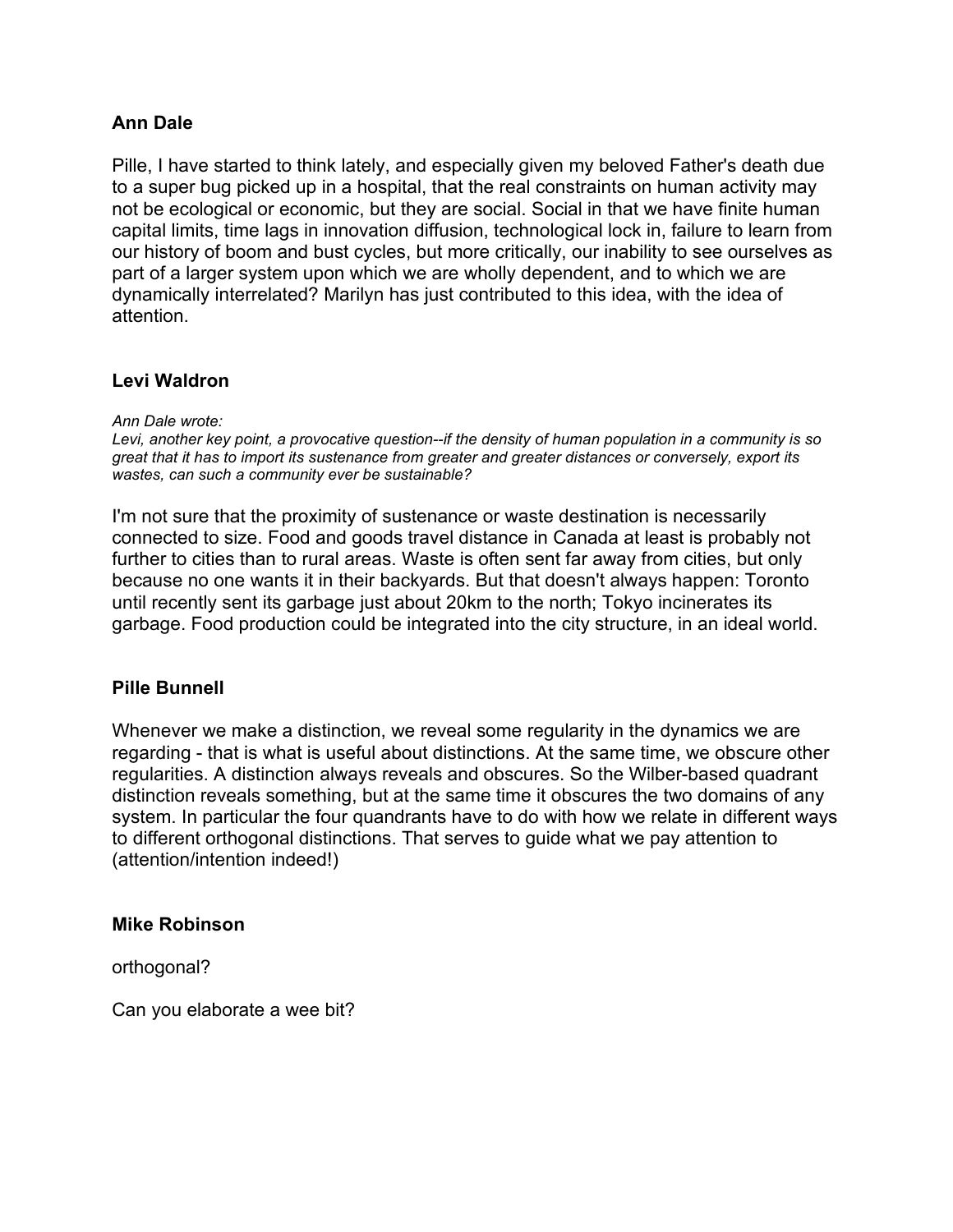# **Marilyn Hamilton**

#### *Levi Waldron wrote:*

*I'm not sure that the proximity of sustenance or waste destination is necessarily connected to size. Food* and goods travel distance in Canada at least is probably not further to cities than to rural areas. Waste is often sent far away from cities, but only because no one wants it in their backyards. But that doesn't always happen: Toronto until recently sent its garbage just about 20km to the north; Tokyo incinerates its *garbage. Food production could be integrated into the city structure, in an ideal world.*

Maybe it's proximity AND density. I live in Abbotsford where the density of the poultry industry within city limits is the highest in North America!! This is the location where 17 million birds were culled in 2004 to "scale down" the threat of avian flu to humans. This built-up industry sustains the city to the tune of \$20mm a week, but it's a threat to human health. The private industry and the government don't seem very attuned to the problem of scale and sustainability - maybe humans have to die and not just chickens for the point to be made? It seems that we are on the cusp of unsustainability -- but for me the great opportunity is can we find a new frame for sustainable human food production - considering both the inner and the outer. This requires the engagement of scale at very complex levels (in a relatively small community).

## **Pille Bunnell**

The major reason I turned from straight Environmental Management to the Biology of Cognition was my conviction that the problem lies more in our human emotion than in our rational capability. Whatever we do, if done in the desire of power, prestige, even "success" has no success in terms of offering viability. The quality, nature, awareness of our actions are bent accordingly, and the result, no matter how well intentioned the rationale is, is not adequate. This is so even in the promoting of "values" when these are used in terms of compelling arguments to do as "I think is right".

## **Pille Bunnell**

*Mike Robinson wrote: orthogonal?*

*Can you elaborate a wee bit?*

Orthogonal; not in the same dimension. Usually we think of them as right angles, (as the x and y coordinates of as standard graph, or as in a quadrant) but there is no underlying topology that makes one distinction from a complex system at right angles to another. Just a different view, from a different perspective or dimension.

Want more?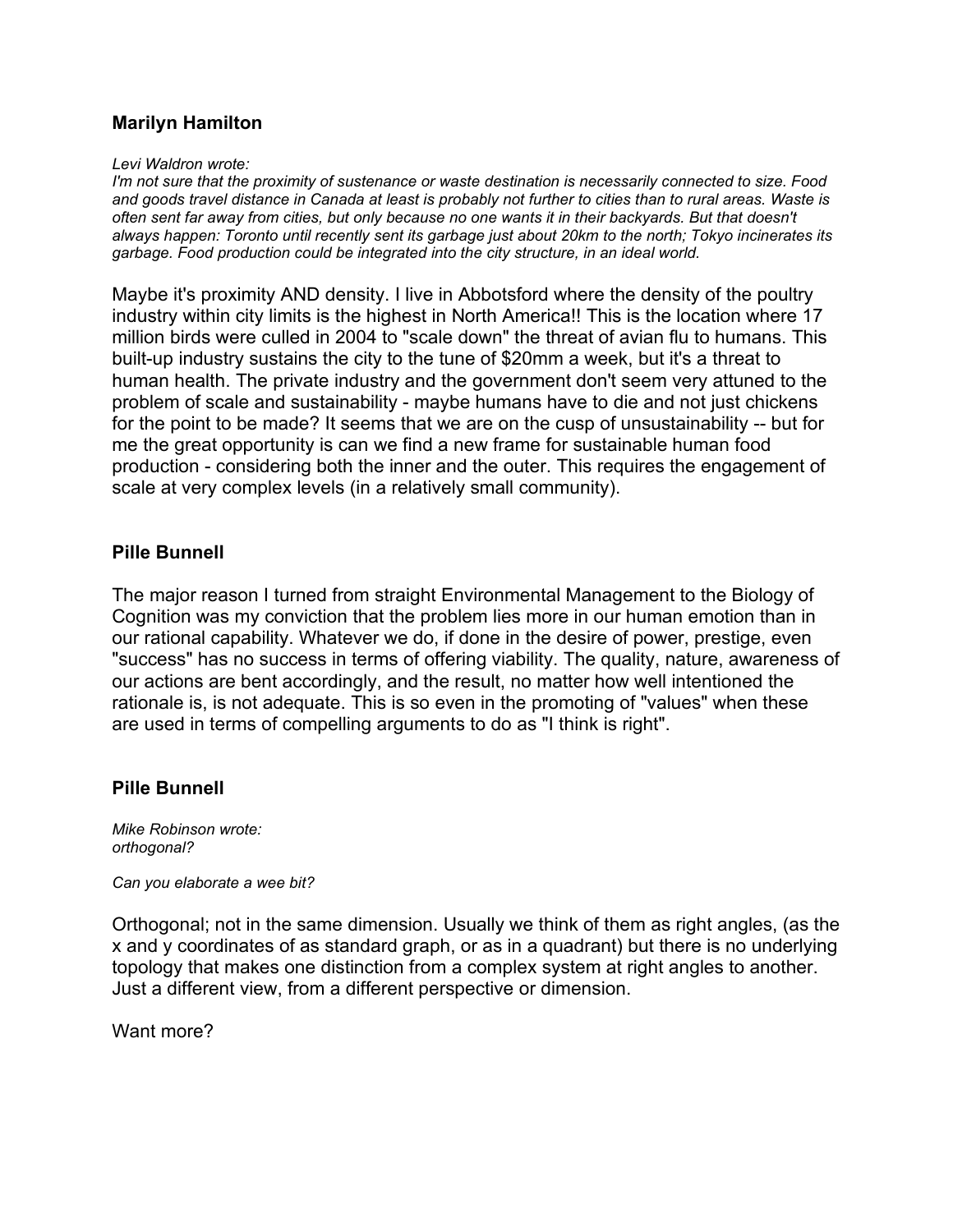## **Pille Bunnell**

Ann, how are we doing? with just a little time left, is there perhaps a point in posting what we feel we learned in this discussion?

## **Ann Dale**

Marilyn, key point. Animals and humans, I believe, have an optimal scale of habitat, some of which can be more plastic, but ultimately, I believe these issues of place, scale, diversity and limits are dynamically interconnected. For example, brilliant technology kept my father alive, however, hospitals have become breeding grounds for more virrulent bacteria, why, because we are putting more and more sick people together in closer and closer proximity. And mad cow disease, and other diseases, how many are a function of increasing intensive and close animal operations?

#### *Marilyn Hamilton wrote:*

Maybe it's proximity AND density. I live in Abbotsford where the density of the poultry industry within city limits is the highest in North America!! This is the location where 17 million birds were culled in 2004 to "scale down" the threat of avian flu to humans. This built-up industry sustains the city to the tune of \$20mm a week, but it's a threat to human health. The private industry and the government don't seem very attuned to the problem of scale and sustainability - maybe humans have to die and not just chickens for the point to be made? It seems that we are on the cusp of unsustainability -- but for me the great opportunity is can we find a new frame for sustainable human food production - considering both the inner *and the outer. This requires the engagement of scale at very complex levels (in a relatively small community).*

### **Mike Robinson**

Always, but I'll find it elsewhere. Thanks you Pille

Marilyn you bring up crisis, and active experimentation. Inevitable and worthy. Read on...

Finally, thank you for this illuminating dialogue everyone. You are very busy I am sure, however I want to invite your participation, and that of your colleagues, on the RRU sponsored public forum on "Energy and Moving towards a Post-carbon Society".

Dr. Ann Dale is the moderator and we are asking intelligent and aware individuals that may have interesting perspectives to contribute to the conversation. The dialogue we are having has many correlations to Energy and all it's facets.

Bookmark this URL! Please check out: www.postcarbonsociety.com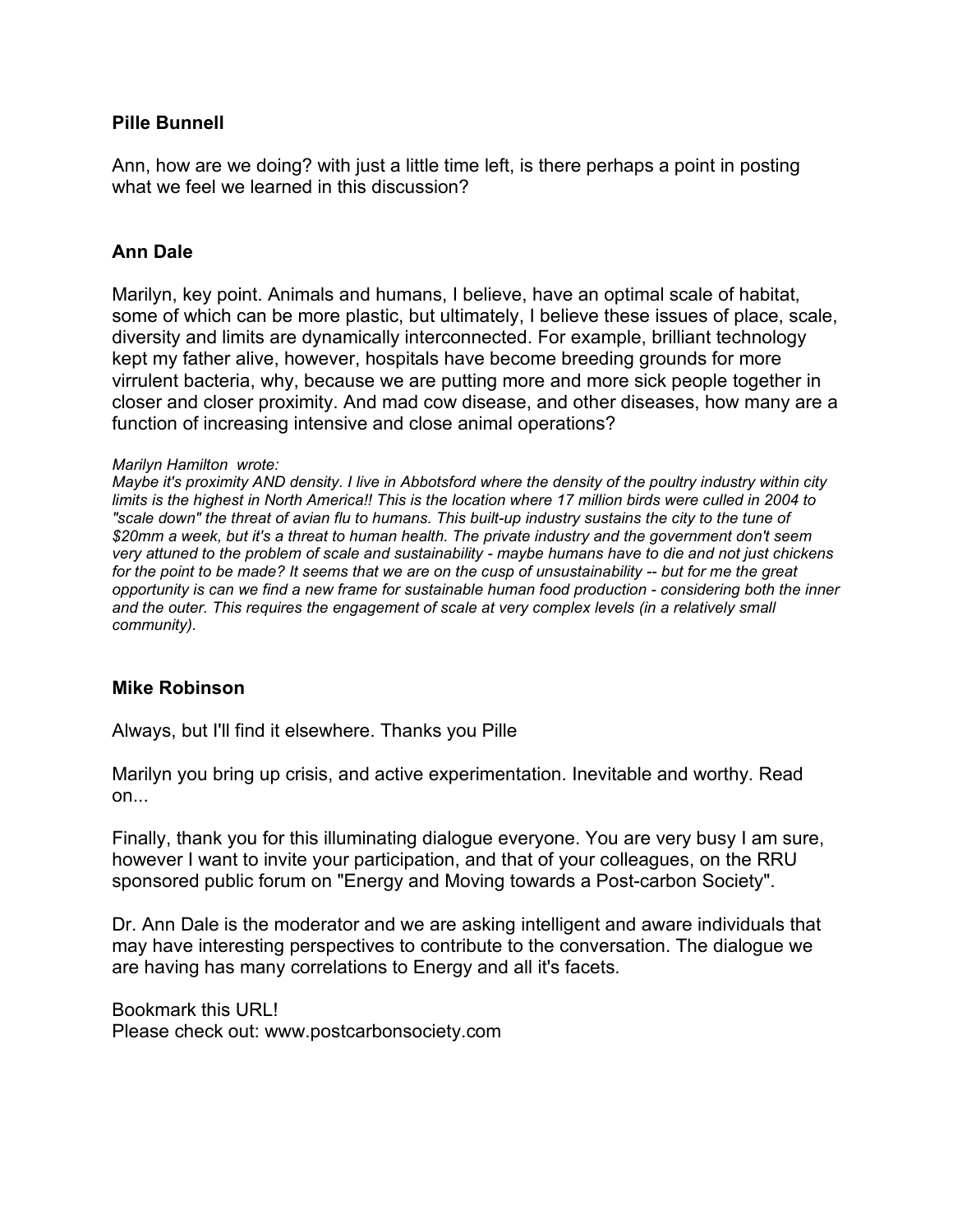You will see the words e-Dialogue/Public Forum. Click on Public Forum and you will enter the site. It is necessary to log in with a username and password, but this only takes a minute.

If you visited and commented just once, you would be helping out tremendously by offering your thoughts and by encouraging others to weigh in. Thank you.

# **Ann Dale**

Yes, five minutes left, anyone who has any energy left, could you please post what was your critical learning point from this dialogue? And thank you, for your energy, your commitment and your passion.

# **Pille Bunnell**

With 3 minutes to go, its difficult to refer to WHO inspired me, I would have to review the material. But clearly it was most or all of you, as the ideas I appreciate having had here did not exist before the dialogue.

Density does not equal proximity - proximity enables intimacy. Density enables some emergent systems, some of which are desirable and others not.

Cities are ecologies of communities, with some dynamics (transport) etc. only attendant to some scales, other dynamics throughout.

Intention/attention fundamental... and what determines that is emotion. Passion, ethical care.

... oh more.... my head actually aches with the fullness of this !!!

THANK YOU! all of you, thank you!

## **Rob VanWynsberghe**

Dear all: I am blown away and I need to think and read and think and read....Bye

## **Ann Dale**

What I have learned, and I hope this is articulate, is that human population is now at a stage in its evolution, that our communities need to think of themselves as a dynamically interconnected ecosystem, and that in the long run, what happens to one will happen to all?